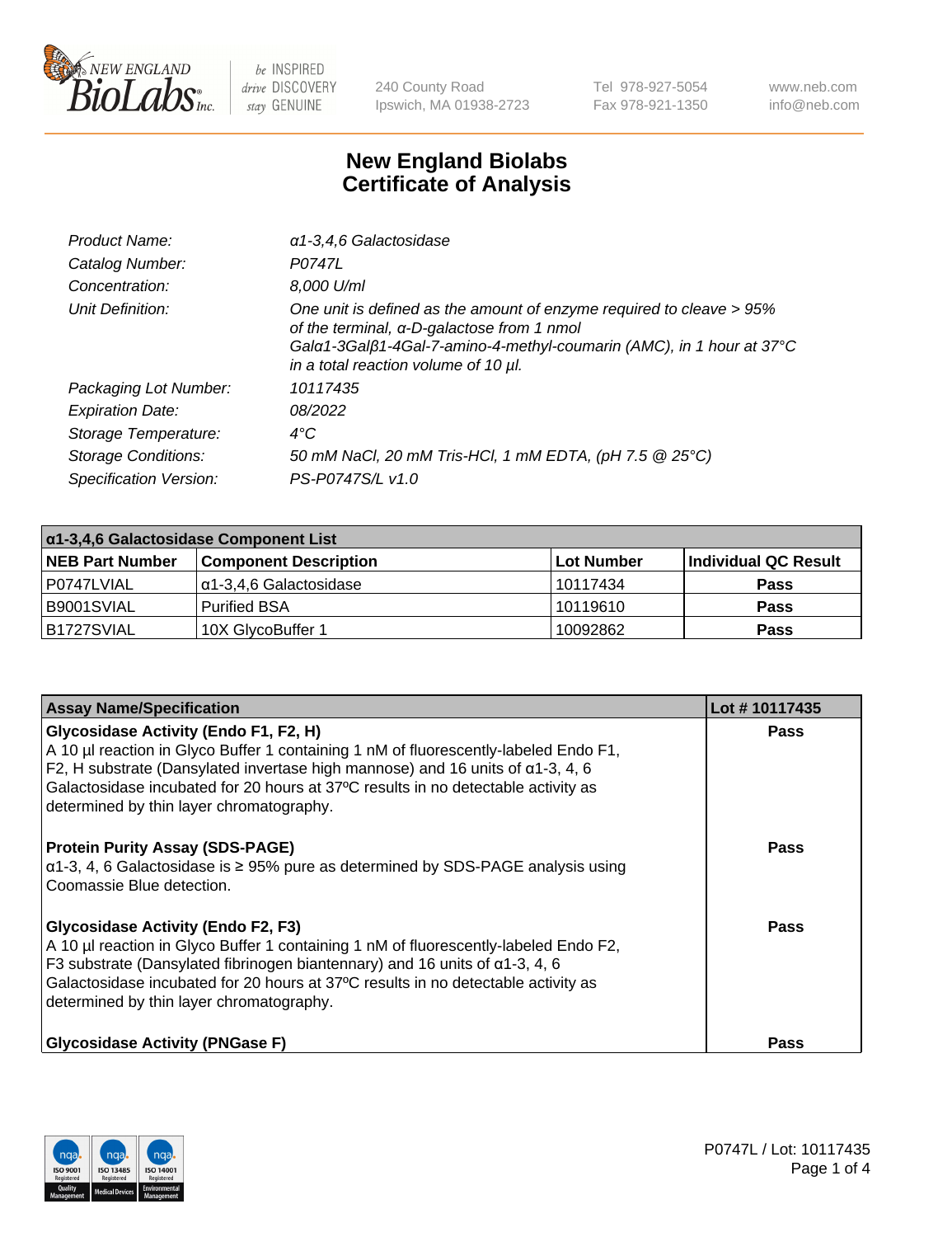

240 County Road Ipswich, MA 01938-2723 Tel 978-927-5054 Fax 978-921-1350 www.neb.com info@neb.com

| <b>Assay Name/Specification</b>                                                                                                                                                                                                                                                                                                                                                              | Lot #10117435 |
|----------------------------------------------------------------------------------------------------------------------------------------------------------------------------------------------------------------------------------------------------------------------------------------------------------------------------------------------------------------------------------------------|---------------|
| A 10 µl reaction in Glyco Buffer 1 containing 1 nM of fluorescently-labeled PNGase F<br>substrate (Fluoresceinated fetuin triantennary) and 16 units of $\alpha$ 1-3, 4, 6<br>Galactosidase incubated for 20 hours at 37°C results in no detectable activity as<br>determined by thin layer chromatography.                                                                                  |               |
| <b>Protease Activity (SDS-PAGE)</b><br>A 20 µl reaction in 1X Glyco Buffer 1 containing 24 µg of a standard mixture of<br>proteins and a minimum of 40 units of $\alpha$ 1-3, 4, 6 Galactosidase incubated for 20<br>hours at 37°C, results in no detectable degradation of the protein mixture as<br>determined by SDS-PAGE with Coomassie Blue detection.                                  | Pass          |
| Glycosidase Activity (α1-2 Fucosidase)<br>A 10 µl reaction in Glyco Buffer 1 containing 1 nM of fluorescently-labeled<br>$\alpha$ -Fucosidase substrate (Fuc $\alpha$ 1-2Gal $\beta$ 1-4Glc-AMC) and 16 units of $\alpha$ 1-3, 4, 6<br>Galactosidase incubated for 20 hours at 37°C results in no detectable activity as<br>determined by thin layer chromatography.                         | Pass          |
| Glycosidase Activity (α1-3 Fucosidase)<br>A 10 µl reaction in Glyco Buffer 1 containing 1 nM of fluorescently-labeled<br>α-Fucosidase substrate (Fucα1-3Galβ1-4GlcNAcβ1-3Galβ1-4Glc-AMC) and 16 units of<br>α1-3, 4, 6 Galactosidase incubated for 20 hours at 37°C results in no detectable<br>activity as determined by thin layer chromatography.                                         | Pass          |
| Glycosidase Activity (α1-3 Mannosidase)<br>A 10 µl reaction in Glyco Buffer 1 containing 1 nM of fluorescently-labeled<br>$\alpha$ -Mannosidase substrate (Man $\alpha$ 1-3Man $\beta$ 1-4GlcNAc-AMC) and 16 units of $\alpha$ 1-3, 4, 6<br>Galactosidase incubated for 20 hours at 37°C results in no detectable activity as<br>determined by thin layer chromatography.                    | <b>Pass</b>   |
| Glycosidase Activity (α-N-Acetylgalactosaminidase)<br>A 10 µl reaction in Glyco Buffer 1 containing 1 nM of fluorescently-labeled<br>α-N-Acetylgalactosaminidase substrate (GalNAcα1-3(Fucα1-2)Galβ1-4Glc-AMC) and 16<br>units of $\alpha$ 1-3, 4, 6 Galactosidase incubated for 20 hours at 37 $\degree$ C results in no<br>detectable activity as determined by thin layer chromatography. | Pass          |
| Glycosidase Activity (α1-6 Mannosidase)<br>A 10 µl reaction in Glyco Buffer 1 containing 1 nM of fluorescently-labeled<br>$\alpha$ -Mannosidase substrate (Man $\alpha$ 1-6Man $\alpha$ 1-6(Man $\alpha$ 1-3)Man-AMC) and 16 units of $\alpha$ 1-3, 4, 6<br>Galactosidase incubated for 20 hours at 37°C results in no detectable activity as<br>determined by thin layer chromatography.    | Pass          |
| Glycosidase Activity (α-Glucosidase)<br>A 10 µl reaction in Glyco Buffer 1 containing 1 nM of fluorescently-labeled                                                                                                                                                                                                                                                                          | <b>Pass</b>   |

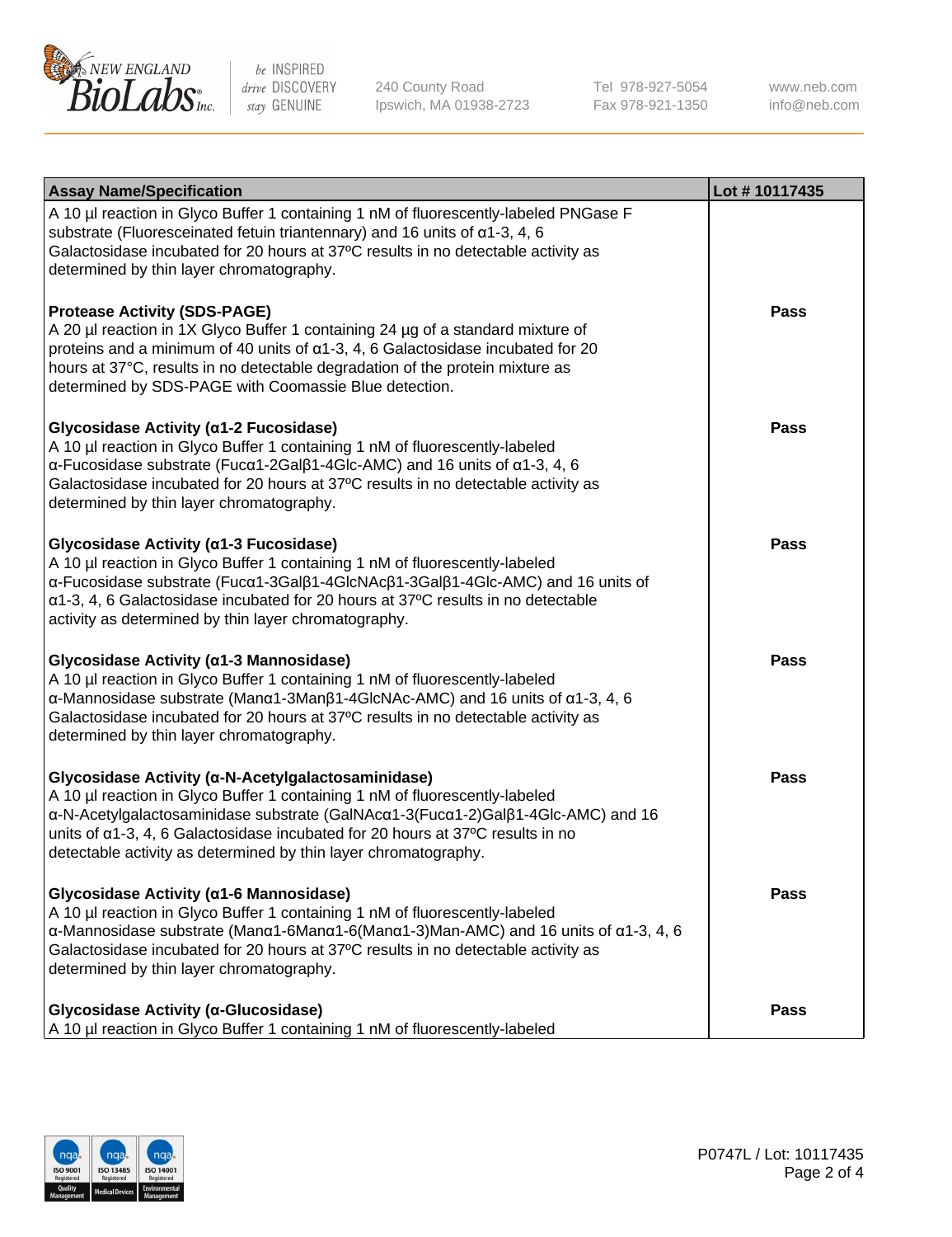

240 County Road Ipswich, MA 01938-2723 Tel 978-927-5054 Fax 978-921-1350 www.neb.com info@neb.com

| <b>Assay Name/Specification</b>                                                                                                                                                                                                                                                                                                                                                             | Lot #10117435 |
|---------------------------------------------------------------------------------------------------------------------------------------------------------------------------------------------------------------------------------------------------------------------------------------------------------------------------------------------------------------------------------------------|---------------|
| $\alpha$ -Glucosidase substrate (Glc $\alpha$ 1-6Glc $\alpha$ 1-4Glc-AMC) and 16 units of $\alpha$ 1-3, 4, 6<br>Galactosidase incubated for 20 hours at 37°C results in no detectable activity as<br>determined by thin layer chromatography.                                                                                                                                               |               |
| Glycosidase Activity (β1-4 Galactosidase)<br>A 10 µl reaction in Glyco Buffer 1 containing 1 nM of fluorescently-labeled<br>$\beta$ -Galactosidase substrate (Gal $\beta$ 1-4GlcNAc $\beta$ 1-3Gal $\beta$ 1-4Glc -AMC) and 16 units of $\alpha$ 1-3,<br>4, 6 Galactosidase incubated for 20 hours at 37°C results in no detectable activity<br>as determined by thin layer chromatography. | Pass          |
| Glycosidase Activity (β1-3 Galactosidase)<br>A 10 µl reaction in Glyco Buffer 1 containing 1 nM of fluorescently-labeled<br>β-Galactosidase substrate (Galβ1-3GlcNAcβ1-4Galβ1-4Glc-AMC) and 16 units of α1-3, 4,<br>6 Galactosidase incubated for 20 hours at 37°C results in no detectable activity as<br>determined by thin layer chromatography.                                         | Pass          |
| Glycosidase Activity (α-Neuraminidase)<br>A 10 µl reaction in Glyco Buffer 1 containing 1 nM of fluorescently-labeled<br>α-Neuraminidase substrate (Neu5Acα2-3Galβ1-3GlcNAcβ1-3Galβ1-4Glc-AMC) and 16 units<br>of $\alpha$ 1-3, 4, 6 Galactosidase incubated for 20 hours at 37°C results in no detectable<br>activity as determined by thin layer chromatography.                          | <b>Pass</b>   |
| Glycosidase Activity (β-Xylosidase)<br>A 10 µl reaction in Glyco Buffer 1 containing 1 nM of fluorescently-labeled<br>$\beta$ -Xylosidase substrate (Xylβ1-4Xylβ1-4Xylβ1-4Xyl-AMC) and 16 units of α1-3, 4, 6<br>Galactosidase incubated for 20 hours at 37°C results in no detectable activity as<br>determined by thin layer chromatography.                                              | <b>Pass</b>   |
| Glycosidase Activity (β-N-Acetylglucosaminidase)<br>A 10 µl reaction in Glyco Buffer 1 containing 1 nM of fluorescently-labeled<br>β-N-Acetylglucosaminidase substrate (GIcNAcβ1-4GIcNAcβ1-4GIcNAc-AMC) and 16 units of<br>α1-3, 4, 6 Galactosidase incubated for 20 hours at 37°C results in no detectable<br>activity as determined by thin layer chromatography.                         | Pass          |
| Glycosidase Activity (β-N-Acetylgalactosaminidase)<br>A 10 µl reaction in Glyco Buffer 1 containing 1 nM of fluorescently-labeled<br>β-N-Acetylgalactosaminidase substrate (GalNAcβ1-4Galβ1-4Glc-AMC) and 16 units of<br>$\alpha$ 1-3, 4, 6 Galactosidase incubated for 20 hours at 37°C results in no detectable<br>activity as determined by thin layer chromatography.                   | <b>Pass</b>   |
| Glycosidase Activity (β-Mannosidase)<br>A 10 µl reaction in Glyco Buffer 1 containing 1 nM of fluorescently-labeled<br>$\beta$ -Mannosidase substrate (Manβ1-4Manβ1-4Man-AMC) and 16 units of $\alpha$ 1-3, 4, 6                                                                                                                                                                            | Pass          |